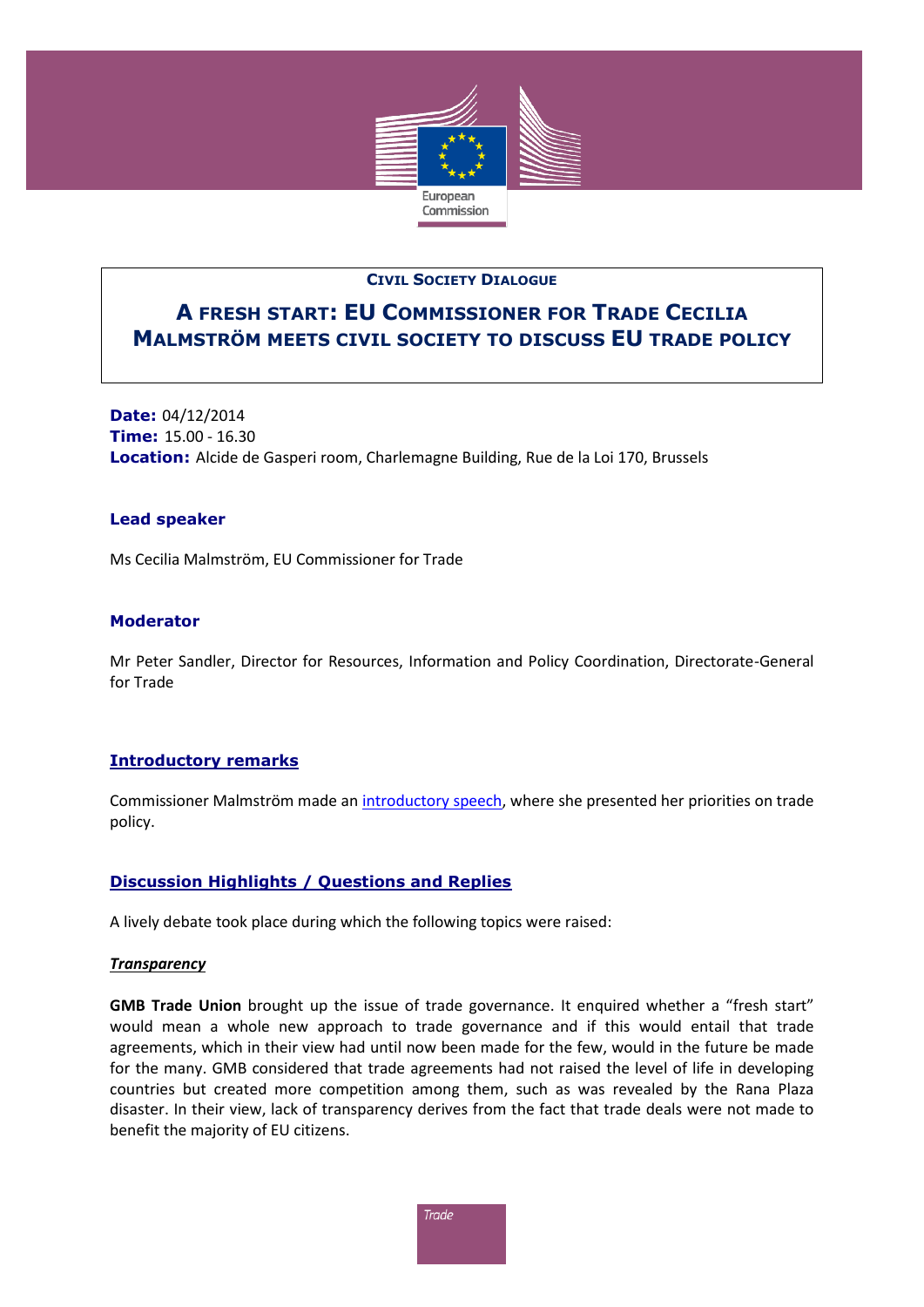**Commissioner Malmström** explained that a "fresh start" referred not only to a more transparent approach but also to processes, such as in the new way in which the College would be working together following President Juncker's guidelines. For instance, she would be working in close cooperation with VP Katainen (responsible for Jobs, Growth, Investment and Competitiveness) and HR Mogherini (responsible for Foreign Affairs and Security).

Commissioner Malmström conveyed her conviction that trade is beneficial for all, not only for companies but also for citizens, as it generates growth, investment, new jobs, and new thoughts, exchanges of ideas and helps to sustain our system. Trade can be a contributor to the way the EU engages with the rest of the world and to EU foreign policy. We need to be part of global growth and trade can help us to participate in this growth but this has to be done according to rules. The Commissioner expressed her satisfaction on the fact that WTO is back on track and hoped that more international negotiations can be brought into the WTO framework.

The Commissioner referred to the work developed together with partners and the ILO on the Bangladesh Compact in the aftermath of the terrible tragedy of the Rana Plaza as being a good example of how the EU can engage together with other international actors. This platform has encouraged the Bangladeshi authorities to improve the situation of workers (working conditions, minimum wage, etc.) and obtain compensation for the affected families.

On the impact of trade agreements on sustainability, she announced that a public consultation on Sustainability Impact Assessments (SIA) would be launched in the coming months to adapt the SIA handbook to developments that have taken place in the last years.

**Transport and Environment** suggested that the Commission should include in its "fresh start" a vision of trade for the  $21<sup>st</sup>$  century, what it means to the EU and the rest of the world and how it will involve citizens. T&E would like to see an assessment of how trade and trade negotiations impact other cross-cutting issues in EU policies, such as environment.

**Commissioner Malmström** emphasised that the Commission is increasing its efforts on transparency. She agreed that a vision for trade in the  $21<sup>st</sup>$  century is needed and indicated that the Commission will prepare a new communication on trade and investment towards the end of 2015, which will include priorities, strategy, how trade can be beneficial to citizens and companies, and how trade can be useful to other areas, such as foreign policy. The Commission will welcome input from stakeholders on this new communication.

**Verbraucherzentrale Bundesverband** enquired whether public consultations on other TTIP negotiating chapters had been foreseen, such as on services and regulatory cooperation.

**Commissioner Malmström** replied that no other public consultations on TTIP had been foreseen. However, the Commission engages thematically with civil society on TTIP and other particular areas of interest through different fora (civil society dialogues, stakeholder meetings, etc.).

**Peter Sandler** added that more texts have been put on line which has given an opportunity for stakeholders to have their say. Moreover, there may be other consultation methods that are shorter and more innovative than public consultations. In this context, the evaluation of the Civil Society Dialogue carried out this year came up, among other recommendations, with the proposal of having more specialised meetings twice or three times a year, where reflections and position papers could be prepared beforehand, besides the regular CSD meetings.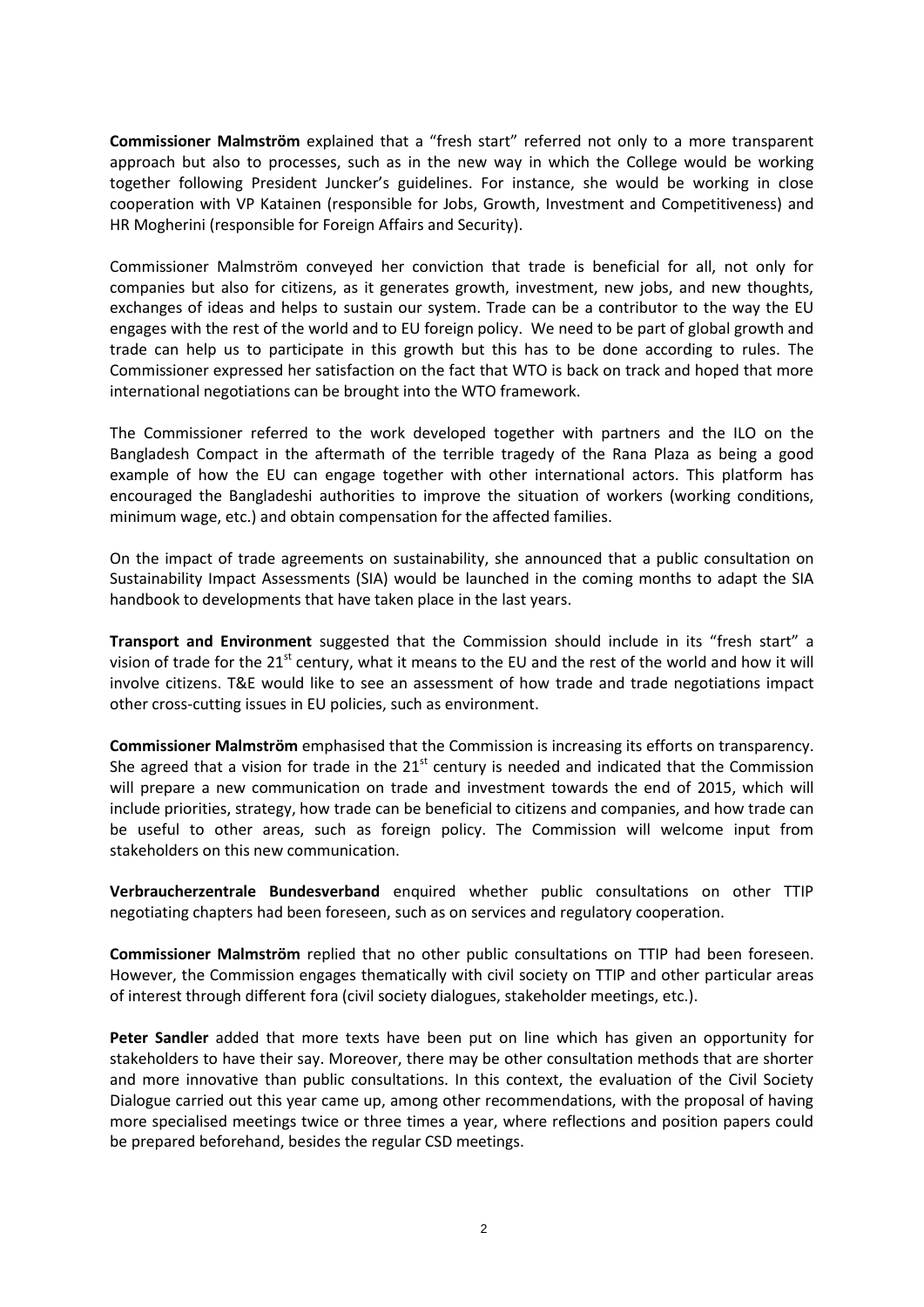**Friends of the Earth Europe** enquired on the timing of the release of the report and conclusions of the public consultation on investment protection in TTTIP. Furthermore, it asked whether the Commission would assess not only job creation but also potential job losses and trade diversion in TTIP negotiations.

**Commissioner Malmström** indicated that the Commission is finalising a summary of the answers to the consultation, which has to be processed internally. It will then be published and discussed with stakeholders. [The report is available at [DG Trade's website](http://trade.ec.europa.eu/doclib/press/index.cfm?id=1234&title=Report-presented-today-Consultation-on-investment-protection-in-EU-US-trade-talks)]

On impact assessments, she explained that they are done before and after trade negotiations take place. Some Member States also launch impact assessments on their side and the Commission assists them whenever it is requested.

**Access** asked whether the CETA and TiSA mandate would be released and requested more information on the legal nature of the CETA agreement (mixed or EU only). Also, they enquired why the EU was negotiating on issues where it does not have a harmonised EU position, such as copyright and data protection.

On CETA, **Commissioner Malmström** explained that the text has been published but still has to go through legal scrubbing, a technical process that will take approximately half a year. Once this process is finalised, lawyers will have to determine whether it is a mixed agreement or not (this decision will be taken prior to requesting signature of CETA to Council and consent on it by the European Parliament).

**Peter Sandler** remarked with regard to copyright that it is not that unusual, at times when the regulatory framework in the EU is in evolution, to put the issue on the negotiating table and to inform negotiators on internal progress on the issue during the negotiations.

**European Trade Union Committee for Education** expressed its doubts on the consistency of the transparency initiative, citing the example of TiSA, where offers are available but not the mandate whilst the TTIP mandate is public and not the offers.

**Commissioner Malmström** recalled that the Council gives negotiating directives (the so-called mandate) to the Commission, so it would be up to Member States to decide whether they will make the CETA and TiSA mandates public as they did with the TTIP mandate. She indicated that she would ask Member States to make the TiSA mandate public since many other TiSA texts are already public. Furthermore, it will have to be seen how the transparency approach can be extended from TTIP to other negotiations in the future.

**Transatlantic Consumer Dialogue** pointed out that they liked the new more open and frank dialogue approach but were concerned about the substance. For EU citizens to lose their scepticism about TTIP, they would have to know what is involved, for instance, how TTIP can contribute to benefit the health of EU citizens. TCD considered that there should be a more qualitative assessment on the impact of TTIP negotiations on consumers.

**Commissioner Malmström** agreed that the benefits and potential gains of TTIP will have to be better explained moving from macroeconomic statistics to national and sectoral examples. She reiterated that products that are not allowed in the EU will not be accepted if they come from the US or other countries. Similarly, the rights of countries to set up rules for reimbursement of medicines to patients will in no way be affected by TTIP; the modalities are decided by each EU Member State in line with the division of competence that applies for this field in the EU .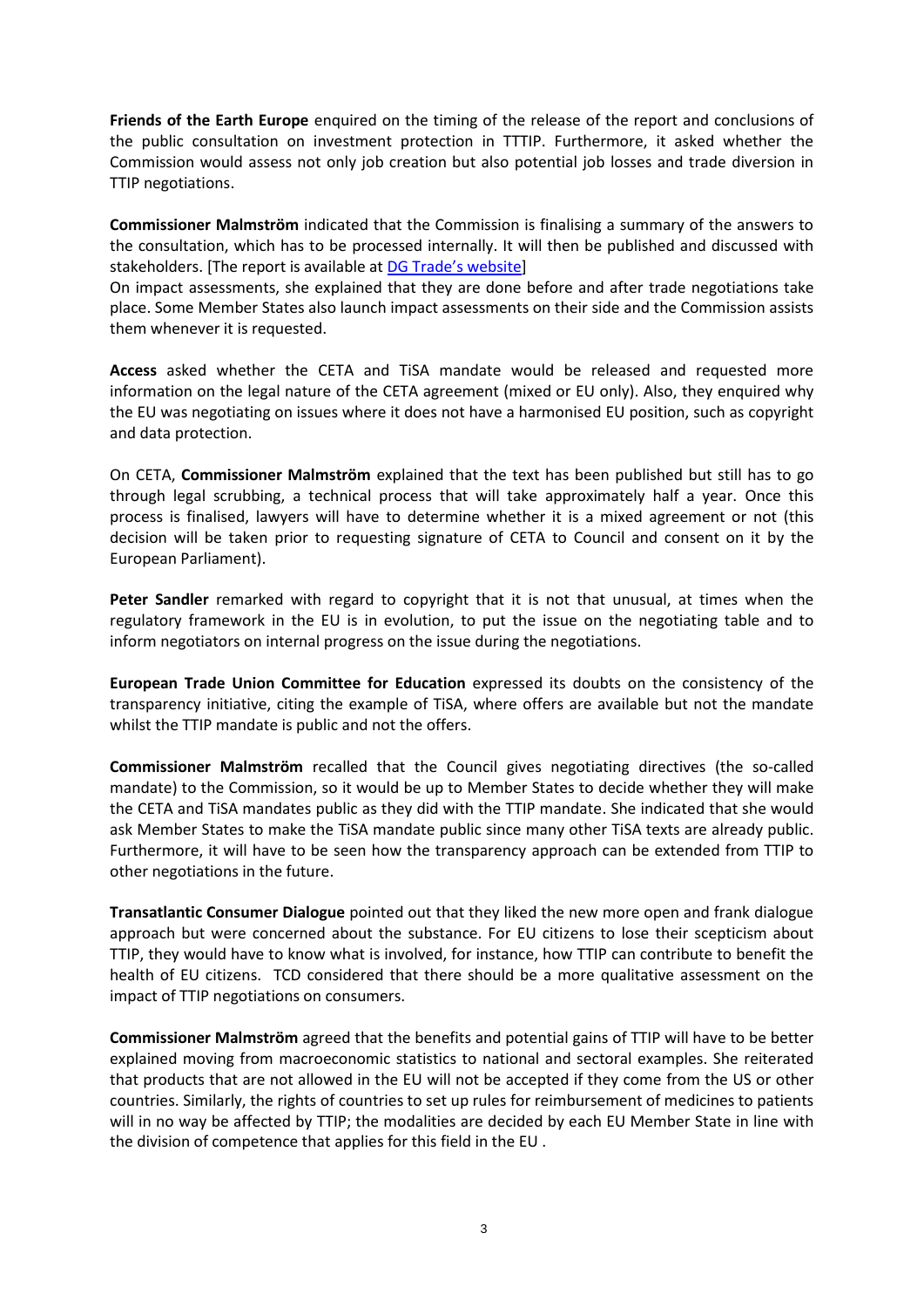## *Sustainable Development in trade agreements*

**Confédération des Syndicats Chrétiens** referred to the importance trade unions attach to having good sustainable development (SD) chapters in trade agreements, in particular with regard to the TTIP negotiations. In this respect, CSC expressed its hope that the EU goal to reinforce labour rights could contribute to improving labour rights in the US in practical ways even though the US Congress would not ratify ILO core labour conventions. The goal for CSC would be that TTIP led to a harmonisation of labour rights between both partners (with an upgrade on the US side).

**Commissioner Malmström** observed that SD chapters in trade negotiations are important for the EU. SD is being discussed with the US and talks are advancing. She emphasised that she would like to ensure that, even if conventions *per se* are not ratified by the US Congress, the spirit of the core conventions will be respected. In any event, TTIP is not the forum where issues related to labour in the EU or the US can be solved. She emphasised that rules in the EU will continue to apply to US (or any other third country) companies and vice versa. The Commissioner underlined her personal commitment to ensuring that SD chapters are monitored, followed up and constitute a significant part of the negotiation and implementation of trade agreements.

**Compassion in World Farming** raised the issue of ethical considerations in trade policy and enquired if red lines had been established in this respect. The EU's exports of live animals to non-EU countries are increasing and, once animals are no longer in the EU, the conditions of transport and slaughter may not be appropriate. It called for a ban on these exports and a replacement by trade in carcasses and meat to avoid mistreatment of animals outside the EU.

**Commissioner Malmström** noted that animal welfare was discussed in CETA and there is wording on the importance of animal welfare in the agreement. A joint working group has been set, which has already exchanged views before the agreement has been ratified, and there is interest on the issue from the Canadian side. The Commissioner said that she took note of CiWF's concerns and would welcome thoughts on this issue.

**Peter Sandler** added that with the US, the main focus is to build upon the framework provided by WTO with an exchange of information on current practices as a starting point.

## *SMES*

**Eurocommerce** highlighted the importance of predictability of trade policy for economic operators, in particular for SMEs, and referred to the good practice in this respect on the entry into force of the revised Generalised Scheme of Preferences, where importers had been informed ahead and had had one year to adapt to the changes. Eurocommerce asked whether similar initiatives were already in the Commission's legislative trade agenda.

**Commissioner Malmström** agreed that predictability is important for EU companies. The Commission endeavours to publish as many preparatory documents as possible so that stakeholders can see the direction that trade policy is taking and allow those who will be affected by EU initiatives to prepare ahead and concretely input in the Commission's work. The Commission is currently carrying out a stock-taking exercise on current trade negotiations and reflecting on the agenda for the next five years.

**European Economic and Social Committee** requested more information on the role of small businesses. This issue is not only important for the CETA agreement and TTIP negotiations, but also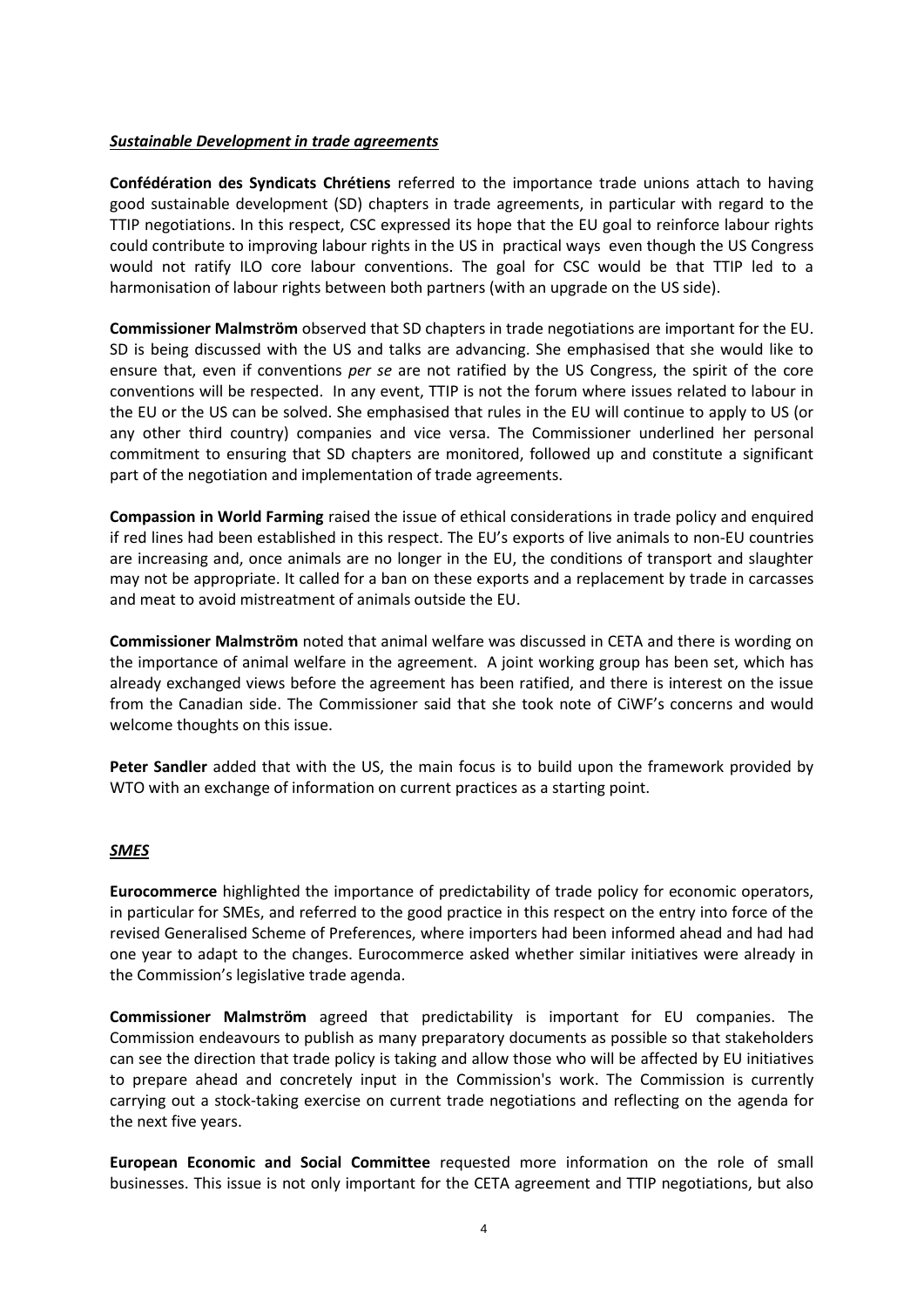with other countries such as Japan and China. EESC asked whether it had been foreseen to provide specific support to SMEs.

**Commissioner Malmström** indicated that a special chapter on SMEs is included in TTIP and that an impact assessment of the potential agreement on SMEs is being carried out. It is also important to make sure that trade agreements are correctly implemented and that SMEs make use of the potential benefits through training and support on how to use the opportunities provided.

## *Opening new markets*

**Danish Dairy Board** stressed the importance of the EU to keep negotiating new trade agreements that can contribute to open new markets in the future, in particular to compensate losses due to the current Russian embargo. In this sense, the EU should also explore the possibilities to be competitive in markets such as Australia, New Zealand and China. DDB enquired whether negotiations were envisaged with these countries.

**European Farmers** declared that, in the context of stagnation and uncertainty of international markets, the EU should search actively for new and alternative markets and make better use of the agreements already in place. EF highlighted the importance of having adequate tools, which should be flexible enough to promote EU products. On TTIP, EF considered that it could bring huge opportunities (and also challenges) and, with respect to agriculture, it should focus on issues such as trade barriers and the protection of Geographical Indications (GIs). EF also asked whether the Commission was planning to make an analysis of the cumulative effects of existing and future FTAs on agriculture.

**Freshfel Europe** highlighted the importance of international trade for the fresh fruits and vegetables sector since they have lost a high percentage of export volume due to the problems with Russia, which will have to be compensated by increasing efforts on the diversification of markets. However, Sanitary and Phytosanitary (SPS) requirements by trading partners are costly, such as the in the case of the US and Japan, due to the lack of existing rules. Moreover, the correct enforcement of existing trade agreements should look at these aspects, e.g. Chile and Mexico with whom the EU has unsolved SPS issues. The EU should explore possibilities to develop a strategy with the aim of pooling efforts to negotiate market access with third countries in a block rather than country by country or product by product.

**European Services Forum** asked whether the EU would envisage initiating negotiations with countries where there is high growth and willingness to engage, such as Malaysia, New Zealand and Taiwan.

**Commissioner Malmström** noted that the Commission aims at seeking new markets. On the US, SPS issues are being discussed. On Mexico, a scoping exercise is ongoing due to the need to update and modernise the existing agreement; if the level of ambitions is similar, negotiations might start next year. This process has just started with Chile.

On WTO, the Commissioner stated that we have a real opportunity to close the Doha round, which can help to solve some of these issues.

**Peter Sandler** added that although agreements in place, such as the one with Mexico, provide opportunities to open markets, they did not guarantee trade. Furthermore, the EU has to be vigilant on enforcement aspects. Market access teams work together with EU Delegations in third countries to push with a collective EU voice on regulatory issues. Moreover, we learn from our agreements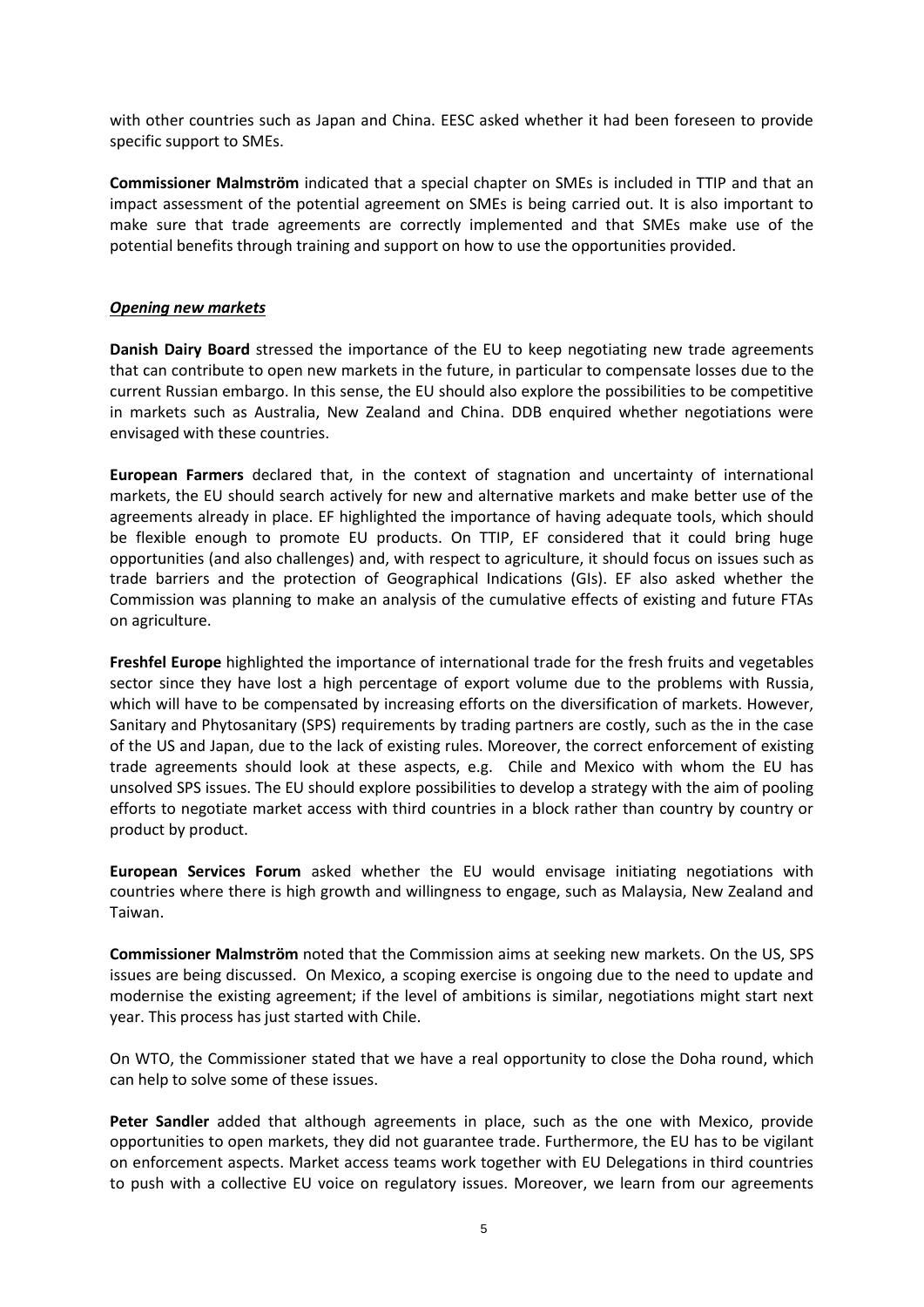and, when we have the opportunity to update the deals, some of the problems that have emerged during the enforcement phase can be corrected and updated.

On China, **Commissioner Malmström** recalled that it is an important but difficult market. The current EU priority is the negotiation of an investment agreement. The Commissioner added that to engage in new negotiations, countries and resources have to be prioritised. Currently, the EU is engaging, among other countries, with Vietnam, Japan, Myanmar and India. Australia and New Zealand are natural partners with whom we may increase cooperation but agriculture is a sensitive issue that has to be assessed prior any decision is made. The Commission has regular contacts with Taiwan, e.g. cooperation on TiSA and ITA, joint seminar on services. On Turkey, the old customs union has to be modernised and talks are ongoing.

# *Impact of trade negotiations on specific economic sectors*

**European Generic Medicines Association** observed that trade negotiations can have a positive impact in terms of development policies internally, especially in areas such as regulatory cooperation. Bilateral negotiations, such as with the US and Japan, can be beneficial in the sector of generic medicines and biosimilars to industry, governments, regulators and patients and they would welcome that these negotiations move forward fast and with high ambition levels. EGMA proposed that the Commission look into ways to ensure that political discussions did not slow down the process of regulatory cooperation.

**Commissioner Malmström** agreed that pharmaceuticals is an area where more can be achieved by trying to find a common ground that is safe scientifically to avoid duplications and help to obtain cheaper medicines.

On the political climate in the US, the Commissioner pointed out that the EU has received positive signals. President Obama has indicated that his two priorities on trade are TTP and TTIP and has expressed his hopes to obtain trade authorisation (the so-called Trade Promotion Authority) from Congress by spring 2015. Two parallel teams work on both negotiations and it seems the US would aim to finalise the negotiation before the end of the mandate of President Obama. For the EU it is important to have a good deal, and if possible, quickly, but substance will prevail over timing.

**Association des Constructeurs Européens d'Automobiles - ACEA** highlighted the opportunity that trade agreements offer for growth and to create and maintain jobs. On TTIP, ACEA looked forward to a sectoral agreement, not only on elimination of tariffs, but also on a meaningful package of measures increasing regulatory convergence (e.g. on equivalence of performance). They would also like to ensure that US regulators (in particular, agencies) are committed to safety and environmental aspects in the TTIP negotiations. With regard to Japan, ACEA flagged that a priority for EU automobile industry is that the calculation methods should be the same as with compact cars with no discrimination in favour of *kei* cars<sup>i</sup>

On regulators in the US, **Commissioner Malmström** explained that the intention is to establish fora for the discussion of standards and regulatory issues. On Japan, *kei* cars are being discussed and Japanese negotiators have a constructive attitude. The Commission is fully aware that the issue of the taxation of *kei* cars is important to EU car industry and that a good solution has to be found.